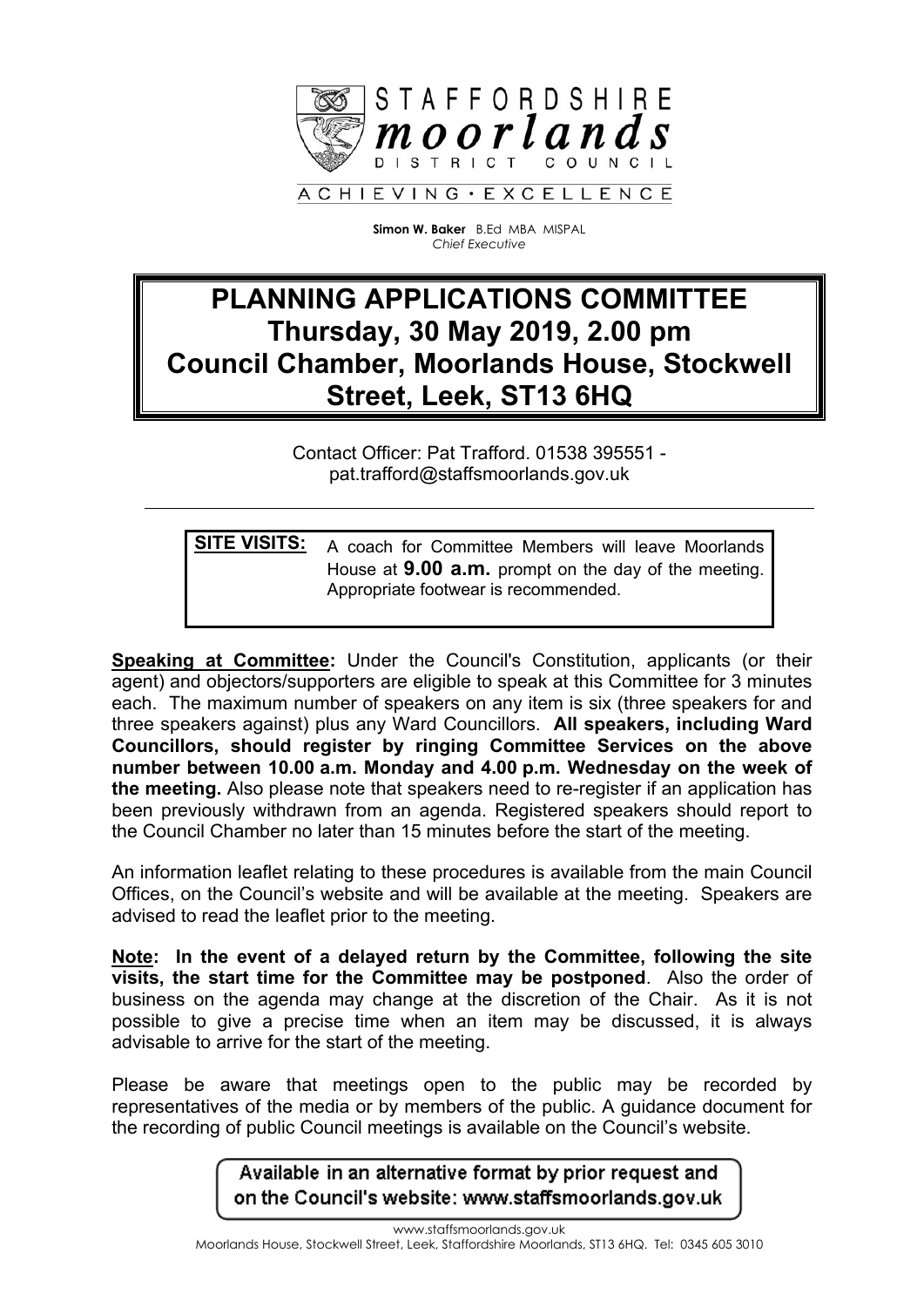## **A G E N D A (Continued)**

P.T.O.

- 1. Chair's announcements
	- a) Webcasting;
	- b) Introductions of Members and Officers;
	- c) Other announcements.
- 2. Apologies for absence, if any.
- 3. Minutes of the previous meeting
	- (a) To approve as a correct record the Public Minutes of the Planning Applications Committee held on 4 April 2019.
	- (b) Reports on matters arising, if any.
- 4. Urgent items, if any.
- 5. Declarations of Interest

i. Disclosable Pecuniary Interests; ii. Other Interests; iii. Lobbying Interests.

- 6. To consider confirmation of Tree Preservation Order No. SM. 311 16 Queen Street, Leek **(Pages 5 - 10)**
- 7. SMD/2019/0143 Land adjacent to 10 Ox Pasture, Cheddleton **(Pages 11 - 54)**
- 8. SMD/2018/0400 Land off Sytch Road, Brown Edge **(Pages 55 - 72)**
- 9. SMD/2018/0674 Eaton House, Buxton Road, Leek **(Pages 73 - 90)**
- 10. SMD/2018/0788 Land adjacent to Prospect House Farm, Sutherland Road, Longsdon **(Pages 91 - 108)**
- 11. SMD/2019/0144 Barn at Round Meadows Farm, Rownall Road, Wetley Rocks **(Pages 109 - 120)**
- 12. SMD/2019/0101 2 Breach Road, Brown Edge **(Pages 121 - 136)**
- 13. NOTE A Late Representations Report will be circulated prior to the meeting i.e. any representations received since this agenda was published.